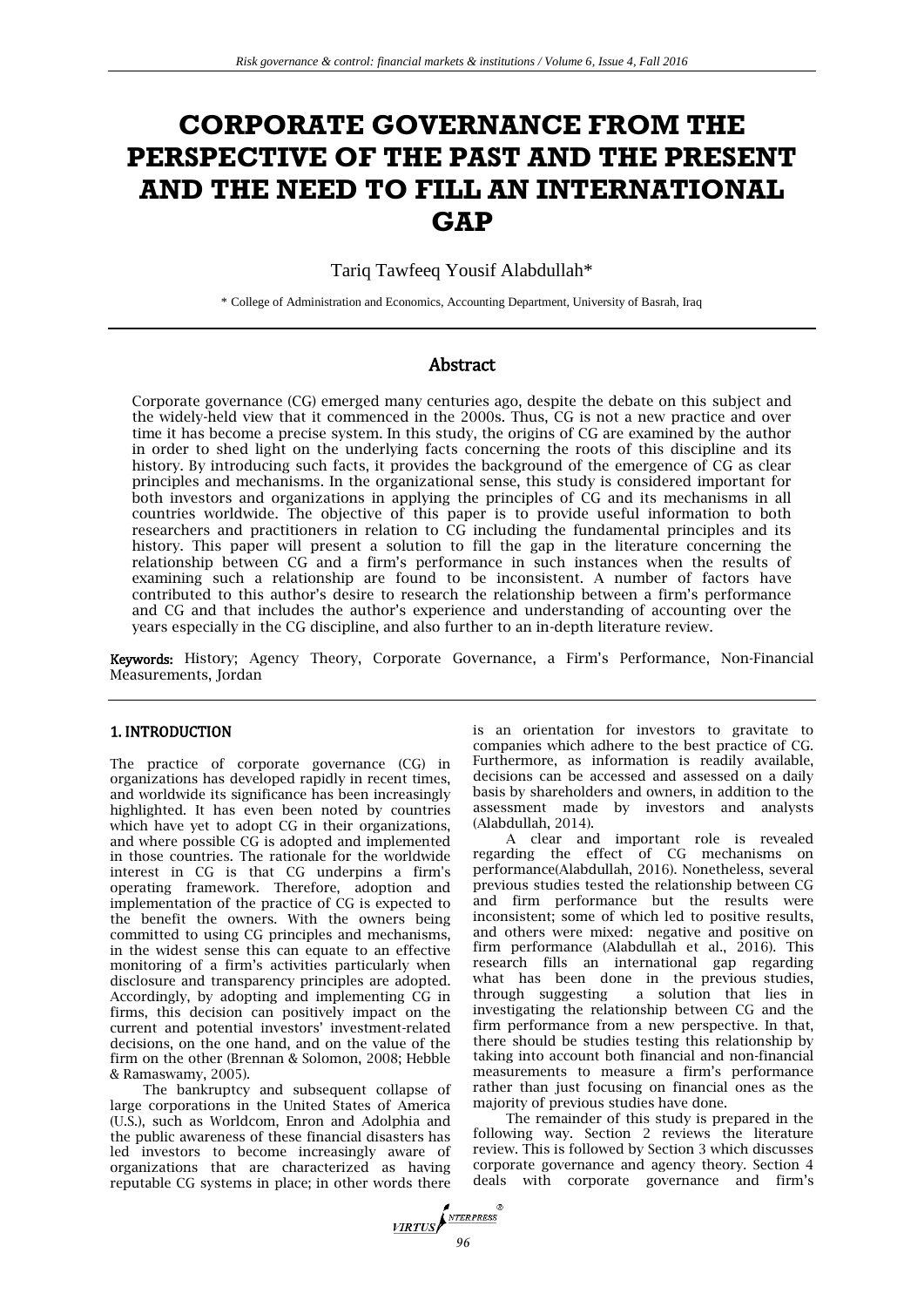performance. Finally, Section 5 is the conclusion of the study.

## 2. LITERATURE REVIEW

#### 2.1. The Development of Corporate Governance

In general, worldwide in the current business environment and in particular in the discipline of accounting there is a widely held view and a clear understanding of the principles and mechanisms of CG. Accordingly, there has been much debate on the topic of CG amongst a range of parties and this includes academicians, regulators, and members of the business community worldwide. However, currently there is no distinctive definition which describes specifically the meaning of CG by taking into consideration the CG system's comprehensive characteristics. Therefore, there is some contention and confusion concerning the definition of CG (Windsor, 2009). Notwithstanding this, the general and traditional definition of CG is that held by the Organization of Economic Cooperation and Development (OECD, April 1999) which has provided the following definition: *"corporate governance is the system by which business corporations are directed and controlled. The corporate governance structure specifies the distribution of rights and responsibilities among different participants in the corporation, such as, the board, managers, shareholders and other stakeholders, and spells out the rules and procedures for making decisions on corporate affairs"* (Hebble & Ramaswamy, 2005)*.*

Furthermore, other definitions of CG can be found in the body of existing literature. For example CG is a system which aims to provide control and direction for organizations as described by Cadbury (1992). Shleifer & Vishny (1997) gave another definition in that CG is a process in which a corporation's financiers expect to get a return on their investment.

### 2.2. History and Origin of Corporate Governance

Historically, the first big debate regarding CG came about in the Netherlands in 1602. By way of background the Netherlands is known as having the oldest stock market in the world. At that period of time managers persisted in the view that a firm's work should be continual and as a result a profit should ensue. In France, it was the failure of the Mississippi Company in 1720 that provided the momentum to go down the path of CG (Morck & Steier, 2005). In the U.S. CG appeared in Canal Companies which was one of the early enterprises. A stockholder review committee influenced the development of CG and the processing of financial reporting in the instance of the Canal Companies (Russ *et al*., 2006). However, there is a different school of thought (Bai *et al.*, 2004; Giroud & Mueller, 2010) in that the concept of CG might have been derived from Adam Smith's thesis written well over three hundred years ago as part of his book entitled *The Wealth of Nations.* Smith made reference to possible problems relating to the absence of corporate ownership when he raised the issue in joint-stock corporations of the separation of power between stewardship and ownership. He claimed that a manager of someone else's money cannot be

expected to oversee the operations with as much care and consideration as an owner may, therefore, there is a need for an efficient mechanism control to oversee the operations which will resolve any conflict between the managers and the owners. Economists have long held the belief that ineffective management is predominantly an issue for companies in those industries which are deemed to be non-competitive.

Furthermore, economists Berle and Means (1932) explicitly claimed there is a necessity for requiring there to be control on any potential gap between the managers and the shareholders to safeguard against a manager's negative or inappropriate practices such as the improper use of the company's resources for the purposes of taking full advantage at the expense of the interest of the shareholders (Brennan & Solomon, 2008). The work by Berle and Means confirms the above argument by perceiving that the firms' managers may not take into consideration the interests of the shareholders in the first instance and instead may look after their own interests (Bai *et al.*, 2004). A study undertaken by Yuka (2010) indicated that in the six years since the study of Berle and Means much debate has been had and there is a call for central governance in firms along with the separation of control and ownership which will be of benefit to the shareholders Furthermore, the pioneers of the management theory perceived that it is the responsibility of the management of firms to not only look after the shareholders, but to look after the interest at all other stakeholders (Jensen & Meckling, 1976). It is the concern held by a firm's stakeholders that is a driving force for the introduction and implementation of CG to account for the strong influence of the senior-level of management and a lack of a strategic direction. Without effective CG there is the potential for administrative corruption, which is likely to damage a firm's reputation, such as the case of corporations such as account auditing company Arthur Andersen and Enron, the 7th largest corporation in the U.S. which before its downfall won an award six times for being the most innovative company by Fortune Magazine (Nelson *et al.,* 2008; Alabdullah *et al.,* 2014). However, conflict can arise between shareholders and managers due to the separation between control and ownership causing agency problems. Accordingly, the collapse of corporations such as Enron was the catalyst for the introduction, implementation and transformation of CG, which included reforms such as the Sarbanes–Oxley Act of 2002 (SOX) (Stigliano 2011).

### 3. CORPORATE GOVERNANCE AND THE AGENCY **THEORY**

The agency theory makes reference to an existing relationship that arises between two parties: on the one hand there is the management-level comprising the firm's executives; and the owners as principals and shareholders on the other hand in accordance with the study of Jensen and Meckling (1976) and with the agreement of later studies (Tate *et al.,* 2010). They contend that this relationship is founded on contractual conditions which are implicit and explicit for the purpose ensuring all parties can operate as efficiently as possible in order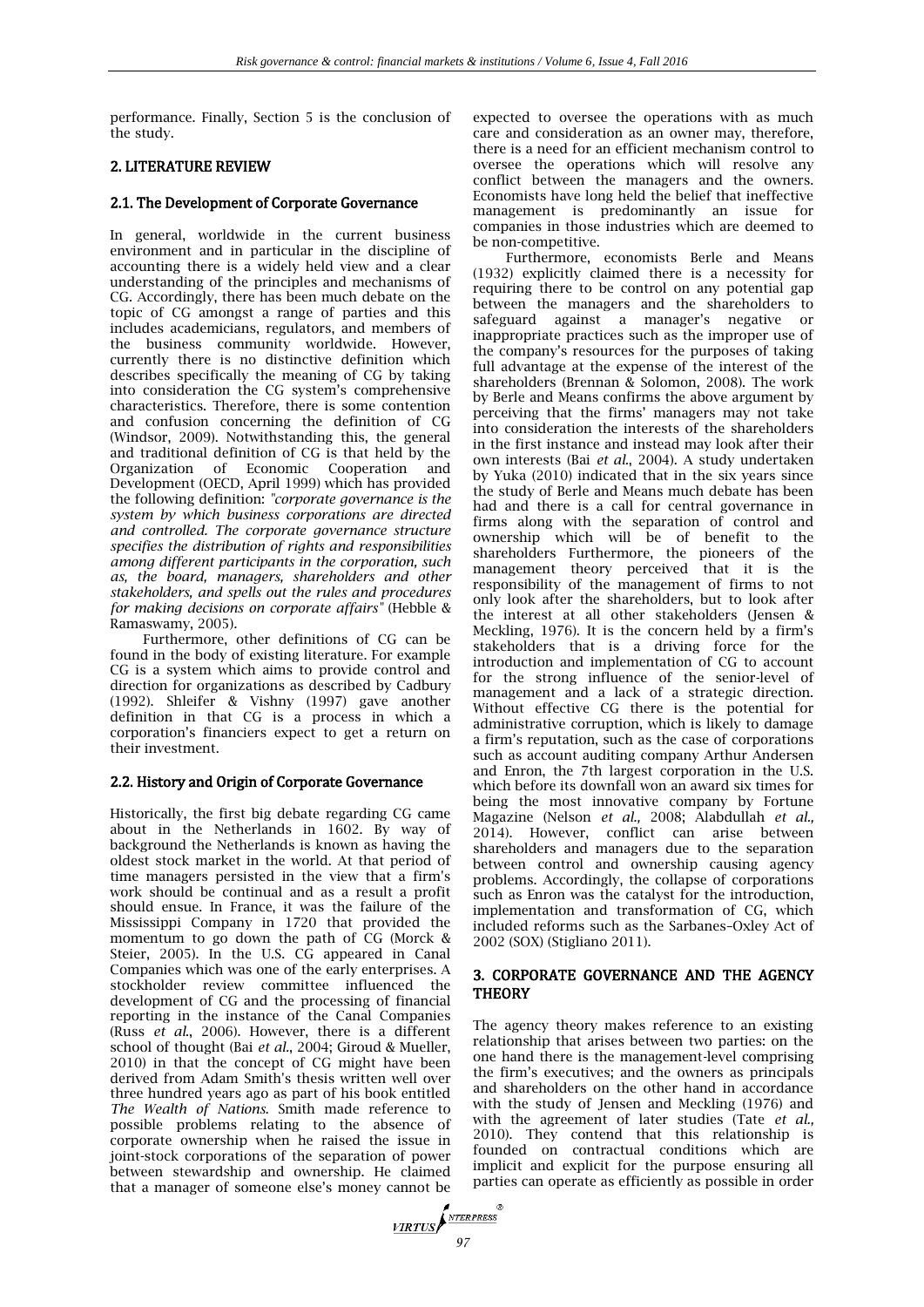for the owners to maximize their wealth by the delegation of authority and the allocation of certain activities to a firm's management-level as the owners are not sufficiently skilled to manage and undertake the tasks required.

Therefore, the agency theory and its hypotheses have an effect on CG. Tirole (2010) supported this stance by showing that the widespread academic thinking on CG is due to the prevalence of research which is based on the premise of the underlying principle that the agency theory focuses on the problem of the issue of separation between a firm's management and its ownership. As referred to in the early study undertaken by Berle and Means in 1932 in the U.S., there is a wide deviation in the interest of managers and owners and hence their motivations differ. It is a widely held view that effective CG mechanisms can reduce the agency costs and thereby benefit the shareholders.

## 4. CORPORATE GOVERNANCE AND A FIRM'S PERFORMANCE

According to Chen *et al.* (2009), recent empirical evidence in the literature demonstrates the ability of CG to limit the agency cost, and this aligns with the opinion that with improved levels of CG, a firm's performance is improved as is the value of the firm. A substantial body of literature published over the last few decades has examined the performance of firms and their value. This literature provides empirical evidence as Table 1 below indicates. What is prominent in the literature is the existence of relationships which are linked to the mechanisms of the CG system and the multiplicity of views leading to different results observed from these relationships. Despite the fact that studies have been undertaken in different parts of the world the literature supports the notion that CG is crucial, and positive, and has significant relationship with a firm's performance.

**Table 1.** Summary of the previous literature's findings show the relationship between Corporate Governance (CG) mechanisms and a Firm's Performance

| Corporate<br>Governance<br>Mechanisms       | Previous Studies                                                                                                                                                                                                                                                                                | Relationship<br>with<br>Performance |
|---------------------------------------------|-------------------------------------------------------------------------------------------------------------------------------------------------------------------------------------------------------------------------------------------------------------------------------------------------|-------------------------------------|
| Size of the<br>Board of<br><b>Directors</b> | Abor & Biekpe, 2007b; Adams & Mehran, 2003, 2005; Alnaif, 2014; Belkhir,<br>2009; Berger et al., 1997; Bhagat & Black, 2001; Dwivedi & Jain, 2005; Fauzi &<br>Locke, 2012; Grove et al., 2011; Jackling & Johl, 2009; Kajola, 2008; Tirole,<br>2010; Tornyeva & Wereko, 2012, Alabdullah, 2016. | Positive                            |
|                                             | Adnan et al., 2011; Eisenberg et al., 1998; Grove et al., 2011; Haniffa &<br>Hudaib, 2006; Jensen, 1993; Klein, 1998; Kumar & Singh, 2013; Mak &<br>Kusnadi, 2005; O'Connell & Cramer, 2010; Yermack, 1996.                                                                                     | Negative                            |
|                                             | Andres & Vallelado, 2008.                                                                                                                                                                                                                                                                       | Inverted U-<br>Shaped               |
|                                             | Al-Hawary, 2011; Bhagat & Black, 2002; Chaghadari, 2011; Ehikioya, 2009; Vo<br>& Nguyen, 2014; Yoshikawa & Phan, 2003.                                                                                                                                                                          | No Relationship                     |
| Independence<br>of the Board                | Abor & Biekpe, 2007b; Al-Hawary, 2011; Balasubramanian et al., 2009; Bhagat<br>& Black, 2001; Fama & Jensen, 1983; Jackling & Johl, 2009; Kumar & Singh,<br>2013; O'Connell & Cramer, 2010; Tornyeva & Wereko, 2012; Vo & Nguyen,<br>2014; Zheka, 2006.                                         | Positive                            |
|                                             | (Agrawal & Knoeber, 1996; Bhagat & Black, 2001; Klein, 1998; Vo & Nguyen,<br>2014; Yermack, 1996.                                                                                                                                                                                               | Negative                            |
|                                             | Andres & Vallelado, 2008.                                                                                                                                                                                                                                                                       | Inverted U-<br>Shaped               |
|                                             | Adams & Mehran, 2005; Adnan et al., 2011; Bhagat & Black, 2002;<br>Chaghadari, 2011; Ehikioya, 2009; Heracleous, 2001; Hermalin & Weisbach,<br>1991; Mehran, 1995; Yermack, 1996; Yoshikawa & Phan, 2003.                                                                                       | No Relationship                     |
| <b>CEO Duality</b>                          | Abor & Biekpe, 2007b; Al-Hawary, 2011; Balasubramanian et al., 2009; Fama<br>& Jensen, 1983; Grove et al., 2011; Kajola, 2008; Tornyeva & Wereko, 2012.                                                                                                                                         | Positive                            |
|                                             | Bai et al., 2004; Chaghadari, 2011; Jackling & Johl, 2009; Rechner & Dalton,<br>1991; Yermack, 1996; Zheka, 2006.                                                                                                                                                                               | Negative                            |
|                                             | (Adnan et al., 2011; Al-Amarneh, 2014; Chaganti et al., 1985; Fosberg, 2004;<br>Heracleous, 2001; Rechner & Dalton, 1989; Yoshikawa & Phan, 2003.                                                                                                                                               | No Relationship                     |
| Managerial<br>Ownership                     | Abor & Biekpe, 2007b; Al-Khouri, 2005; Bai et al., 2004; Berger et al., 1997;<br>Fauzi & Locke, 2012; Fosberg, 2004; Friend & Lang, 1988; Gedajlovic &<br>Shapiro, 2002; Hiraki et al., 2003; Klein, 1998; Kumar & Singh, 2013; Vafeas &<br>Theodorou, 1998.                                    | Positive                            |
|                                             | Acharya & Bisin, 2009; Al-Khouri, 2005.                                                                                                                                                                                                                                                         | Negative                            |
|                                             | Benson & Davidson, 2009; McConnell & Servaes, 1995.                                                                                                                                                                                                                                             | Inverted U-<br>Shaped               |
|                                             | Adnan et al., 2011; Al-Khouri, 2005; Chaghadari, 2011; Demsetz & Villalonga,<br>2001; Ehikioya, 2009; Grove et al., 2011; Mak & Kusnadi, 2005.                                                                                                                                                  | No Relationship                     |
| Foreign<br>Ownership                        | Abor & Biekpe, 2007b; Bai et al., 2004; Balasubramanian et al., 2009;<br>Chhibber & Majumdar, 1997; Gedajlovic & Shapiro, 2002; Gurunlu & Gursoy,<br>2010; Kang & Shivdasani, 1995; Tornyeva & Wereko, 2012; Yoshikawa &<br>Phan, 2003.                                                         | Positive                            |
|                                             | Konings, 2001.                                                                                                                                                                                                                                                                                  | No Relationship                     |

**VIRTUS**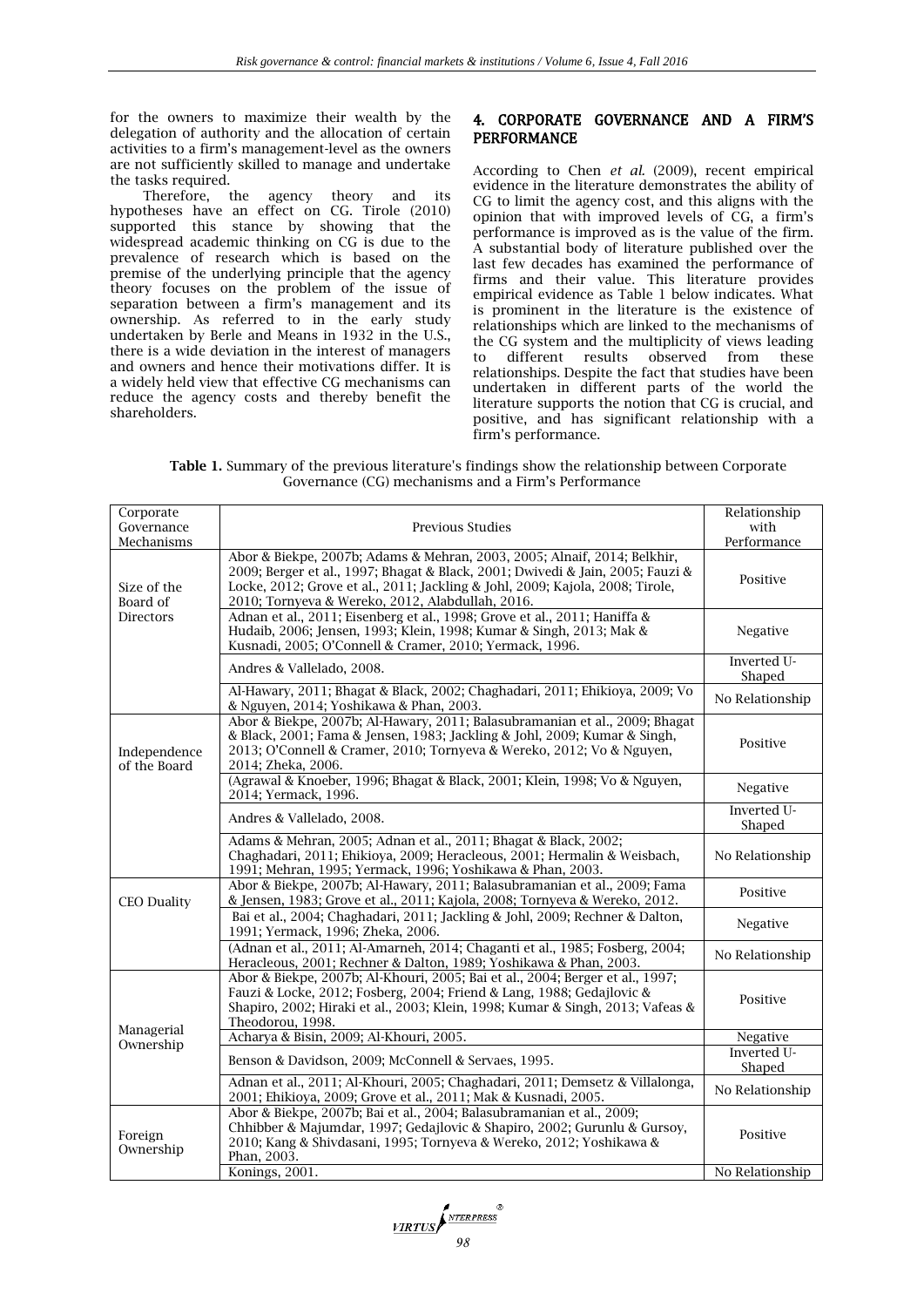All such efforts by the previous studies resulted in inconsistent results thus the current study suggests a solution rests in investigating the relationship between CG and the performance of firms from a new perspective. In other words, there should be studies testing this relationship by taking into consideration both financial and non-financial measurements to measure a firm's performance rather than just focusing on financial ones as the majority of previous studies have done as mentioned in the table above and also for other studies in the literature review.

#### **CONCLUSION**

In spite of an increased awareness and interest in corporate governance (CG) from the beginning of the 2000s, use of the principles of CG has be traced back to hundreds of years ago to the 1600s though there was no direct application at that time nor had it been given a specific name or law or legislative requirement that led to an application of the concept in the businesses. Further to the examination of the agency theory, significant importance has been placed on the application of the mechanisms and principles of CG as one of the main objectives of CG is an extension of the agency theory's purpose which lies in providing a solution to the eternal problem of conflict between the shareholders and a firm's management-level. Applying CG has been brought about by pressure from an awareness and a real desire from internal stakeholders such as shareholders and from external stakeholders such as members of society including customers, consumers and suppliers. CG is a source of much interest worldwide as it is a useful tool to reduce or mitigate any business crises on the one hand, and on the other CG can be utilized as a building block for the firms to maximize their value by creating a competitive advantage, enabling their performance to be enhanced and thereby leading to an overall improvement in a country's economy.

This paper also contributes to the existing body of literature by analyzing the effects of the CG mechanisms on the performance and the value of firms by discussing and comparing the results of the previous studies. This paper acknowledges that the findings of the previous studies were diversified due to shortcomings of using traditional methods to measure financial performance such as ROA, ROE, etc in most of the previous studies, whilst the modern contemporary trends ought to focus on both financial and non-financial performance measurements. Also the current paper shows that the empirical findings of previous studies confirm that theories related to CG such as the agency theory provides some support to illustrate the relationship between the mechanisms of CG and a firm's performance and its value.

#### REFERENCES:

- 1. Abor, J., & Biekpe, N. (2007). Corporate governance, ownership structure and performance of SMEs in Ghana: implications for financing opportunities. Corporate Governance, 7(3), 288- 300.
- 2. Acharya, V. V., & Bisin, A. (2009). Managerial hedging, equity ownership, and firm value. The RAND Journal of Economics, 40(1), 47-77.
- 3. Adams, R. B., & Mehran, H. (2003). Is corporate governance different for bank holding companies? Available at SSRN 387561.
- 4. Adams, R. B., & Mehran, H. (2005). Corporate performance, board structure and its determinants in the banking industry. Paper presented at the EFA 2005 Moscow meetings.
- 5. Adnan, M. A., Htay, S. N. N., Rashid, H. M. A., & Meera, A. K. M. (2011). A Panel Data Analysis on the Relationship between Corporate Governance and Bank Efficiency. Journal of Accounting, 1(1).
- 6. Agrawal, A., & Knoeber, C. R. (1996). Firm performance and mechanisms to control agency problems between managers and shareholders. Journal of financial and quantitative analysis, 31(03), 377-397.
- 7. Alabdullah, T. T. Y. (2016). THE PERFORMANCE OF COMPANIES AND THE BOARD'S CHARACTERISTICS FROM THE NEW PERSPECTIVE OF MANIPULATION AVOIDANCE. Corporate Ownership & Control, 13(4), 279-286.
- 8. Alabdullah, T. T. Y. (2016). Are Board Size And Ownership Structure Beneficial In Emerging Markets' Firms? Evidence From Jordan. International Journal of Management & Information Systems, 20(3), 87-94.
- 9. Alabdullah, T. T. Y., Yahya, S., & Thurasamy, R. (2014). Corporate Governance Development: New or Old Concept? European Journal of Business and Management, 6(7), 312-315.
- 10. Alabdullah, T. T. Y., Yahya, S., & Ramayah, T. (2014). Corporate Governance Mechanisms and Jordanian Companies' Financial Performance. Asian Social Science, 10(22), p247.
- 11. Alabdullah, T. T. Y., Yahya, S., Nor, M., & Majeed, F. (2016). An Investigation Of Corporate Governance From A New Perspective: Examining The Financial Performance Of Companies And The Impact Of Executive Turnover. Corporate Board: Role, Duties & Composition, 12(1), 53-67.
- 12. Al-Amarneh, A. (2014). Corporate Governance, Ownership Structure and Bank Performance in Jordan. International Journal of Economics & Finance, 6(6).
- 13. Al-Hawary, S. I. S. (2011). The effect of banks governance on banking performance of the Jordanian commercial banks: Tobin's Q model'An applied study'. International Research Journal of Finance & Economics(71), 34-47.
- 14. Al-Khouri, R. (2005). Corporate Governance and Firms Value in Emerging Markets: The Case of Jordan. 11, 31-50. doi: 10.1016/s1569-Jordan. 11, 31-50. doi: 10.1016/s1569- 3732(04)11002-5.
- 15. Alnaif, K. L. (2014). Determinants of the Size of Board of Directors: Evidence from Jordanian Corporation. Research Journal of Finance and Accounting, 5(8), 54-63.
- 16. Andres, P. d., & Vallelado, E. (2008). Corporate governance in banking: The role of the board of directors. Journal of Banking & Finance, 32(12), 2570-2580.
- 17. Bai, C.-E., Liu, Q., Lu, J., Song, F. M., & Zhang, J. (2004). Corporate governance and market valuation in China. Journal of Comparative Economics, 32(4), 599-616.
- 18. Balasubramanian, B., Black, B., & Khanna, V. (2009). Firm-level corporate governance in emerging markets: A case stud y of India. ECGI-Law Working Paper, 119(2009), 08-011.
- 19. Belkhir, M. (2009). Board of directors' size and performance in the banking industry. International Journal of Managerial Finance, 5(2), 201-221.
- 20. Benson, B. W., & Davidson, W. N. (2009). Reexamining the managerial ownership effect on

*VIRTUS*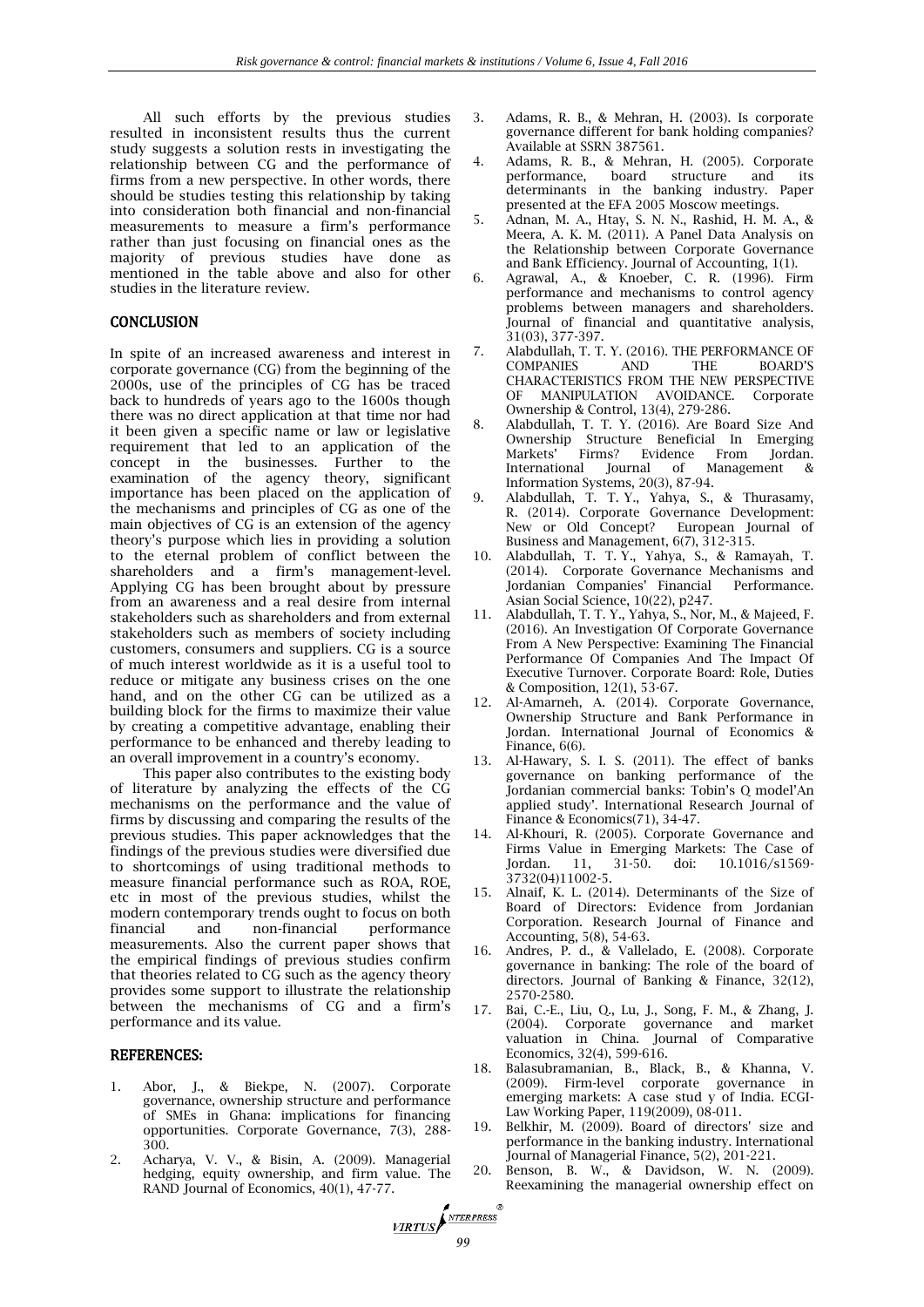firm value. Journal of Corporate Finance, 15(5), 573-586.

- 21. Berger, P. G., Ofek, E., & Yermack, D. L. (1997). Managerial entrenchment and capital structure decisions. The Journal of Finance, 52(4), 1411- 1438.
- 22. Bhagat, S., & Black, B. (2001). Non-Correlation between Board Independence and Long-Term Firm Performance. Journal of Corporation Law, 27, 231- 273.
- 23. Bhagat, S., & Black, B. S. (2002). The noncorrelation between board independence and longterm firm performance. As published in Journal of Corporation Law, 27, 231-273.
- 24. Brennan, N. M., & Solomon, J. (2008). Corporate governance, accountability and mechanisms of accountability: an overview. Accounting, Auditing & Accountability Journal, 21(7), 885-906.
- 25. Cadbury Committee, 1992. Committee on the Financial Aspects of Corporate Governance. Report of the Committee on the Financial Aspects of Corporate Governance London, Gee.
- 26. Chaganti, R. S., Mahajan, V., & Sharma, S. (1985). CORPORATE BOARD SIZE, COMPOSITION AND CORPORATE FAILURES IN RETAILING INDUSTRY [1]. Journal of Management Studies, 22(4), 400- 417.
- 27. Chaghadari, M. F. (2011). Corporate Governance and Firm Performance. Paper presented at the International Conference on Sociality and Economics Development IPEDR.
- 28. Chhibber, P. K., & Majumdar, S. K. (1997). Foreign ownership and profitability: Property rights, control, and the performance of firms in Indian industry. The Journal of Law and Economi., 42, 209-238.
- 29. Demsetz, H., & Villalonga, B. (2001). Ownership structure and corporate performance. Journal of Corporate Finance, 7(3), 209-233.
- 30. Dwivedi, N., & Jain, A. K. (2005). Corporate governance and performance of Indian firms: The effect of board size and ownership. Employee Responsibilities and Rights Journal, 17(3), 161- 172.
- 31. Ehikioya, B. I. (2009). Corporate governance structure and firm performance in developing economies: evidence from Nigeria. Corporate Governance, 9(3), 231-243.
- 32. Eisenberg, T., Sundgren, S., & Wells, M. T. (1998). Larger board size and decreasing firm value in small firms. Journal of Financial Economics, 48(1), 35-54.
- 33. Fama, & Jensen, M. C. (1983). Separation of ownership and control. Journal of law and economics, 26(2), 301-325.
- 34. Fauzi, F., & Locke, S. (2012). Board structure, ownership structure and firm performance: A study of New Zealand listed-firms.
- 35. Fosberg, R. H. (2004). Agency problems and debt financing: leadership structure effects. Corporate Governance: The international journal of business in society, 4(1), 31-38.
- 36. Friend, I., & Lang, L. H. (1988). An empirical test of the impact of managerial self‐interest on corporate capital structure. The Journal of Finance, 43(2), 271-281.
- 37. Gedajlovic, E., & Shapiro, D. M. (2002). Ownership structure and firm profitability in Japan. Academy of Management Journal, 45(3), 565-575.
- 38. Giroud, X., & Mueller, H. M. (2010). Does corporate governance matter in competitive industries?. Journal of Financial Economics, 95(3), 312-331.
- 39. Grove, H., Patelli, L., Victoravich, L. M., & Xu, P. T. (2011). Corporate Governance and Performance in

the Wake of the Financial Crisis: Evidence from US Commercial Banks. Corporate Governance: An International Review, 19(5), 418-436.

- 40. Gurunlu, M., & Gursoy, G. (2010). The influence of foreign ownership on capital structure of nonfinancial firms: evidence from Istanbul Stock Exchange. The IUP Journal of Corporate Governance, 9(4), 21-29.
- 41. Haniffa, R., & Hudaib, M. (2006). Corporate governance structure and performance of Malaysian listed companies. Journal of Business Finance & Accounting, 33(7‐8), 1034-1062.
- 42. Hebble, A., & Ramaswamy, V. (2005). Corporate Governance and Firm Characteristics (The Sarbanes-Oxley Act of 2002). Journal of Business & Economics Research, Vol. 3 (5), 27-31.
- 43. Heracleous, L. (2001). What is the impact of corporate governance on organisational corporate governance on organisational performance? Corporate Governance: An International Review, 9(3), 165-173.
- 44. Hermalin, B. E., & Weisbach, M. S. (1991). The effects of board composition and direct incentives on firm performance. Financial management, 101- 112.
- 45. Hiraki, T., Inoue, H., Ito, A., Kuroki, F., & Masuda, H. (2003). Corporate governance and firm value in Japan: Evidence from 1985 to 1998. Pacific-Basin Finance Journal, 11(3), 239-265.
- 46. Jackling, B., & Johl, S. (2009). Board Structure and Firm Performance: Evidence from India's Top Companies. Corporate Governance: An International Review, 17(4), 492-509.
- 47. Jensen, M. C. (1993). The modern industrial revolution, exit, and the failure of internal control systems. The Journal of Finance, 48(3), 831-880.
- 48. Jensen, M. C., & Meckling, W. H. (1976). Theory of the firm: Managerial behavior, agency costs and ownership structure. Journal of financial economics,3(4), 305-360.
- 49. Kajola, S. O. (2008). Corporate governance and firm performance: The case of Nigerian listed firms. European journal of economics, finance and administrative sciences, 14, 16-28.
- 50. Kang, J.-K., & Shivdasani, A. (1995). Firm performance, corporate governance, and top executive turnover in Japan. Journal of financial economics, 38(1), 29-58.
- 51. Klein, A. (1998). Firm Performance and Board Committee Structure. The Journal of Law and Economics, 41(1), 275-304.
- 52. Konings, J. (2001). The effects of foreign direct investment on domestic firms. Economics of transition, 9(3), 619-633.
- 53. Kumar, N., & Singh, J. P. (2013). Effect of board size and promoter ownership on firm value: some empirical findings from India. Corporate Governance, 13(1), 88-98.
- 54. Mak, Y. T., & Kusnadi, Y. (2005). Size really matters: Further evidence on the negative relationship between board size and firm value. Pacific-Basin Finance Journal, 13(3), 301-318.
- 55. McConnell, J. J., & Servaes, H. (1995). Equity ownership and the two faces of debt. Journal of Financial Economics, 39(1), 131-157.
- 56. Mehran, H. (1995). Executive compensation structure, ownership, and firm performance. Journal of financial economics, 38(2), 163-184.
- 57. Morck, R., & Steier, L. (2005). The global history of corporate governance: An introduction. A history of corporate governance around the world: Family business groups to professional managers (pp. 1- 64). University of Chicago Press.
- 58. Nelson, K. K., Price, R. A., & Rountree, B. R. (2008). The market reaction to Arthur Andersen's role in

*IRTUS <sup>NTERPRESS*</sup>